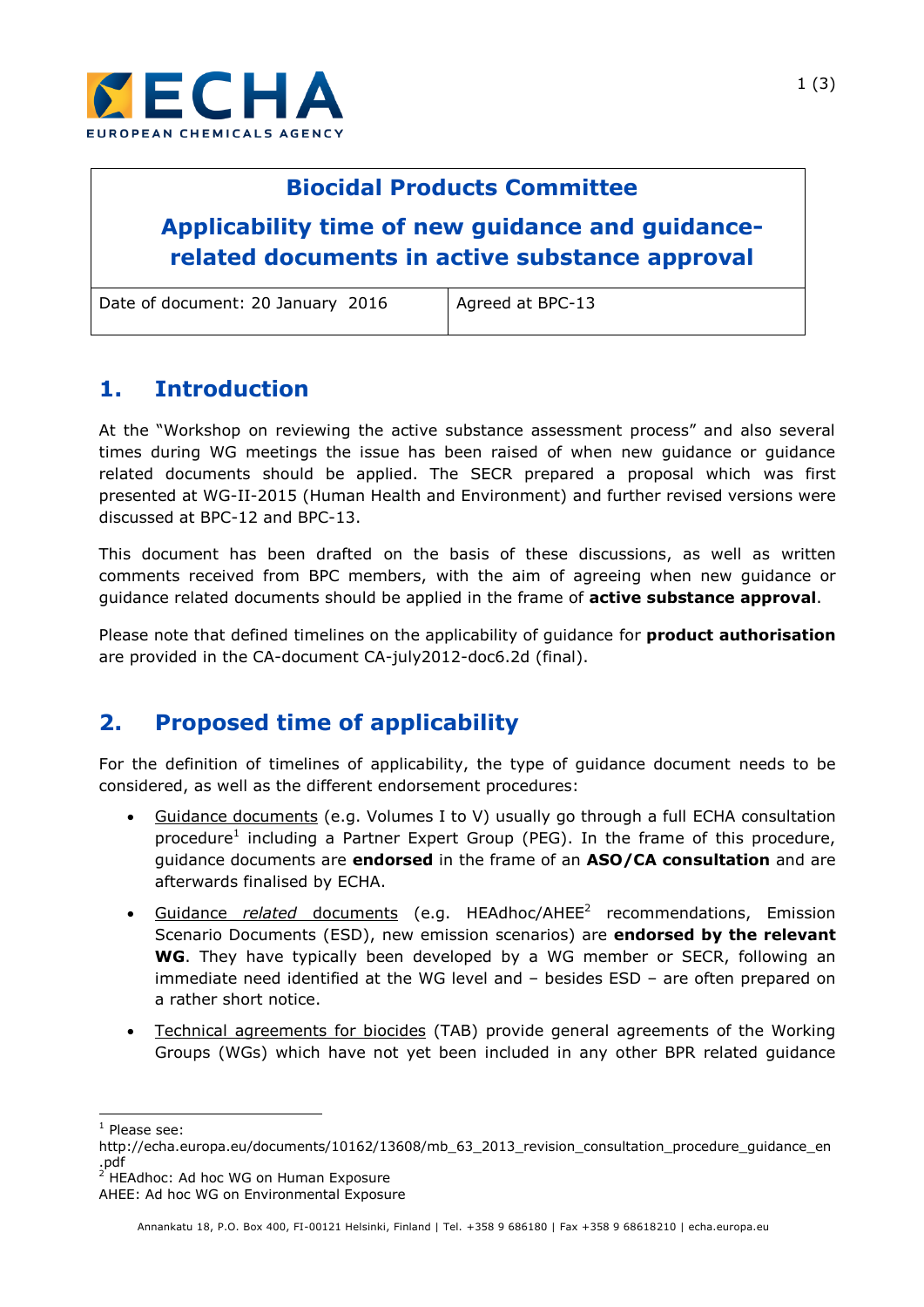

documents. The TAB is not formally endorsed by the BPC or WG because the document records agreements of the WGs that are included in their minutes.

In this document, the term *guidance* is used to cover all types of documents listed above.

#### **2.1 General rules for the timelines of application**

Regardless of the type of guidance, the following general rules for the application of new guidance apply:

- 1. Applicants should apply new quidance which has been made available to all stakeholders<sup>3</sup> at least six months before the submission of the dossier to the eCA. The eCA should apply new guidance which has been made available to all stakeholders at least six months before the submission of the CAR to ECHA. This rule should apply to all guidance and guidance related documents, concerning both applicants and eCAs. Applicants should be further aware that the eCA may apply new guidance despite the fact that it was not a requirement at the time of dossier submission.
- 2. Guidance should never be applied retrospectively to substances for which the CAR has been submitted to ECHA (except for backlog dossiers) or for substances that were discussed in a WG meeting before a guidance document was applicable.
- 3. For backlog<sup>4</sup> dossiers, new quidance should be applied in accordance with the principles explained in section 2.2 below and the eCAs should update the draft final CAR before submitting it to ECHA. However, where further data requirements are triggered, these data requirements should only be applied at product authorisation stage in order to avoid duplication of work for eCAs and significant delay of the evaluation.
- 4. For dossiers put on hold for a significant time (> one year), the same rules apply as provided for backlog dossiers in the previous point.
- 5. With regard to data requirements for applicants, the guidance applicable at the time when the dossier was submitted to the eCA should apply. If further data requirements are triggered by new guidance, it should be applied only at product authorisation stage. However, applicants may be allowed to follow such late data requirements if this will enable the demonstration of a safe use. This possibility will be considered on a case by case basis, taking into consideration the approach described in the document "Introducing new information during the peer review process of active substance approval".

#### **2.2 Exceptions for the timelines of application**

-

The following **exceptions** from the above rule should apply to all guidance types, if not further specified otherwise:

 $3$  No differentiation is made between full guidance documents compared to ESDs, recommendations or the TAB: specifically for full guidance documents it takes several years until they are prepared, edited, went

through the PEG process and are finally published. Stakeholders are part of the whole process and are aware of the developments from the beginning.

<sup>4</sup> Active substance PT combinations for which the evaluation was submitted by the eCA to the Commission before 1 September 2013, but which are not yet finalised in the peer review.